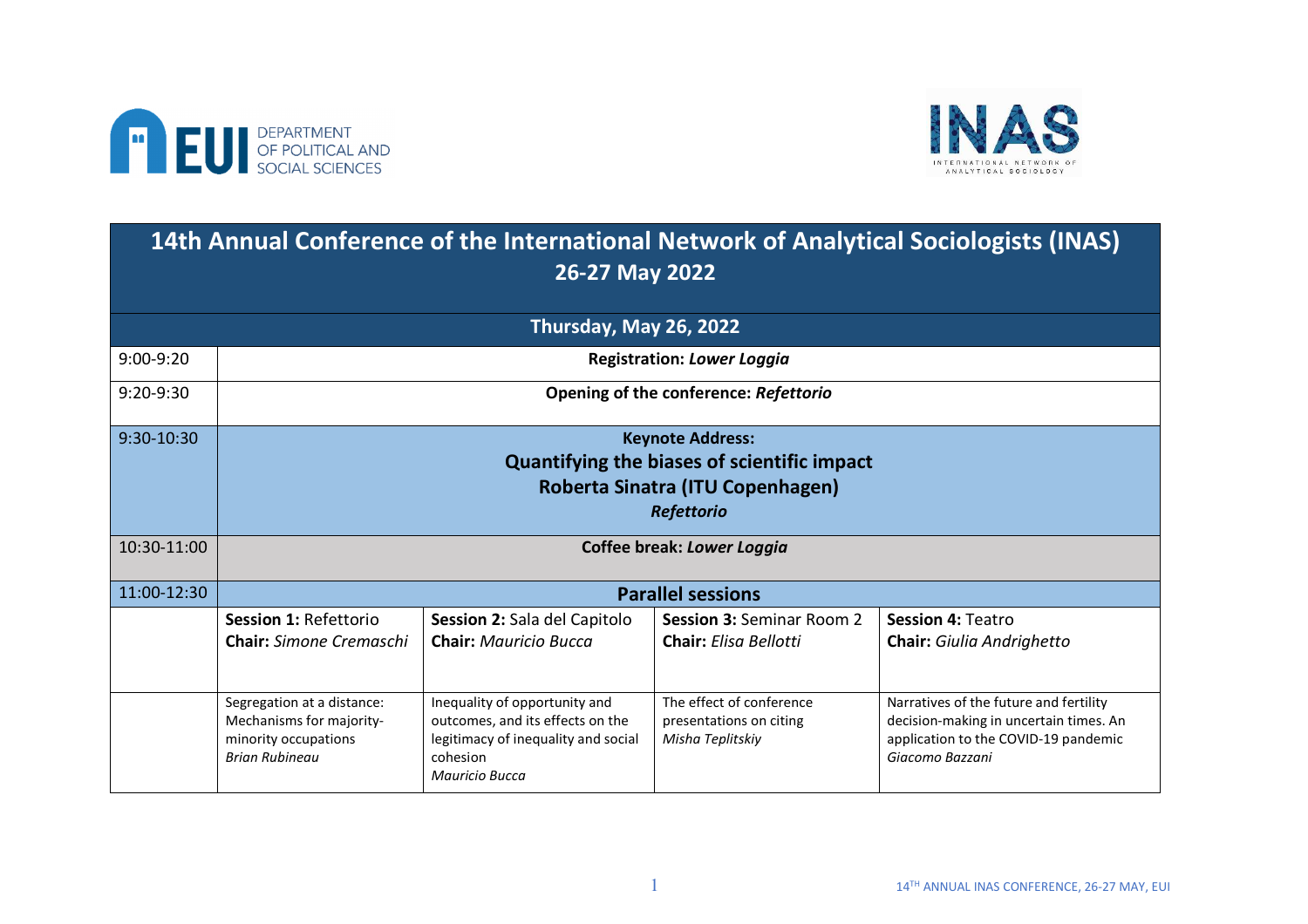|             | Are mutual evaluations of<br><b>Muslims and non-Muslims</b><br>gendered? Results from a<br>survey experiment among<br>young adults in Germany<br>David Kretschmer | Treatment effects on within- and<br>between-group inequality.<br>Deriving macro-level<br>consequences from micro-level<br>behavior change<br><b>Benjamin Roshe</b> | Unpacking the intergenerational<br>contact hypothesis: Prevalence<br>and inequalities in<br>intergenerational interactions in<br>a Covid-19 epicenter<br>Raffaele Vacca | Norms and cooperation under collective<br>risk: A before-after comparison of COVID-<br>19 pandemic threat in a long-term<br>experiment<br>Giulia Andrighetto |  |
|-------------|-------------------------------------------------------------------------------------------------------------------------------------------------------------------|--------------------------------------------------------------------------------------------------------------------------------------------------------------------|-------------------------------------------------------------------------------------------------------------------------------------------------------------------------|--------------------------------------------------------------------------------------------------------------------------------------------------------------|--|
|             | Self-built segregation, shelter<br>strategies, and the immigrant<br>poor<br>Simone Cremaschi                                                                      | Preferences, Wealth and<br>Investments: A Socio-Economic<br>Model of the Housing Market.<br>Malte Grönemann                                                        | Network segregation and the<br>propagation of misinformation<br>Marc Keuschnigg                                                                                         | Collective action in violent conflicts and<br>other uncertain situations<br>Jeroen Bruggeman                                                                 |  |
|             |                                                                                                                                                                   | Explaining wage differences<br>between observably similar<br>workers: On the role of assortative<br>sorting<br>Luca Sage                                           | Toward malaria eradication. The<br>importance of social influence in<br>the adoption of mosquito bites<br>preventive measures in<br>Meghalaya, India.<br>Elisa Bellotti | Gossip: Perspective taking to establish<br>cooperation<br>Károly Takács                                                                                      |  |
|             | Lunch break: Lower Loggia                                                                                                                                         |                                                                                                                                                                    |                                                                                                                                                                         |                                                                                                                                                              |  |
| 12:30-13:30 |                                                                                                                                                                   |                                                                                                                                                                    |                                                                                                                                                                         |                                                                                                                                                              |  |
| 13:30-15:00 |                                                                                                                                                                   |                                                                                                                                                                    | <b>Parallel sessions</b>                                                                                                                                                |                                                                                                                                                              |  |
|             | Session 1: Refettorio<br>Chair: Anica Waldendorf                                                                                                                  | Session 2: Sala del Capitolo<br><b>Chair:</b> Claudia Acciai                                                                                                       | <b>Session 3: Seminar Room 2</b><br>Chair: Eva Jaspers                                                                                                                  | Session 4: Teatro<br><b>Chair: William Foley</b>                                                                                                             |  |
|             | A systematic evaluation of text<br>mining methods for short<br>texts: Mapping individuals'<br>internal states from tweets<br>and feedback texts<br>Ana Macanovic  | Risk-taking and innovation in the<br>choice of research topics: A<br>comparative quantitative overview<br>Carlo Debernardi                                         | Do the reasons women provide<br>for their marital name choices<br>shape how they are evaluated?<br>Kristin Kelley                                                       | Social status differences in altruism,<br>fairness and retaliatory defection<br>Mauricio Esteban Salgado Oyarce                                              |  |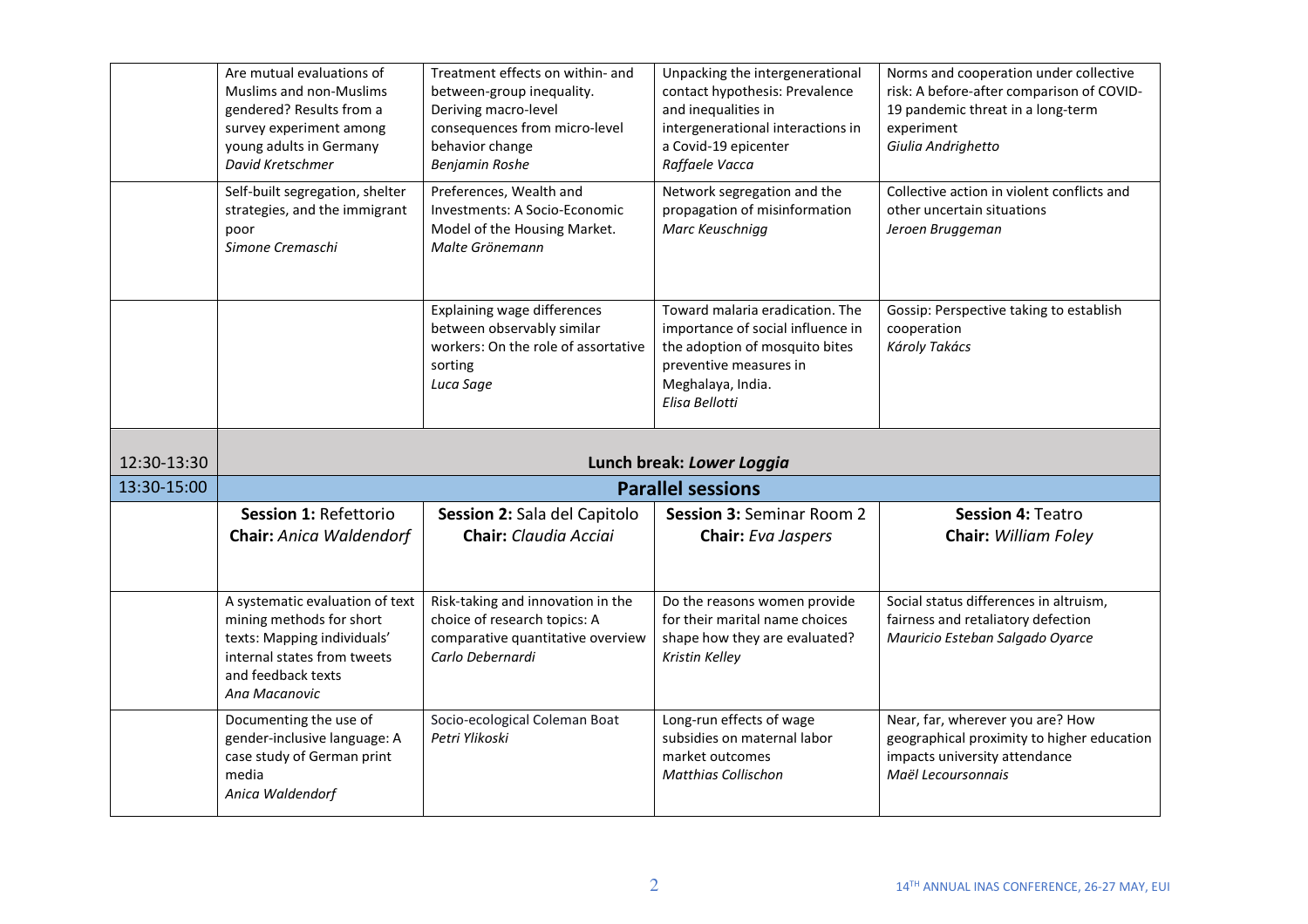|             | <b>Extracting meaning from</b><br>newspaper archives: The<br>Swedish understanding of<br>immigration, 1945-2019<br>Miriam Hurtado Bodell | Data sharing and discrimination:<br>An open science test<br>Claudia Acciai                                                                             | Doing gender consecutively:<br>Labor market participation of<br>individuals with male and female<br>romantic partners<br>Eva Jaspers                                                             | To whom do you refer? Studying the effect<br>of status on educational inequality at the<br>school-to-university transition<br>William Foley |  |
|-------------|------------------------------------------------------------------------------------------------------------------------------------------|--------------------------------------------------------------------------------------------------------------------------------------------------------|--------------------------------------------------------------------------------------------------------------------------------------------------------------------------------------------------|---------------------------------------------------------------------------------------------------------------------------------------------|--|
|             | Extracting agency from textual<br>data using LSTM networks<br><b>Hendrik Erz</b>                                                         | A situational theory of social<br>mechanisms<br><b>Marcel Kappes</b>                                                                                   | Are there hidden costs of being a<br>male nurse or a female engineer?<br>Survey and experimental<br>evidence on romantic penalties<br>for working in gender-atypical<br>occupations<br>Lena Hipp |                                                                                                                                             |  |
| 15:00-15:30 | <b>Coffee break: Lower Loggia</b>                                                                                                        |                                                                                                                                                        |                                                                                                                                                                                                  |                                                                                                                                             |  |
| 15:30-17:30 |                                                                                                                                          |                                                                                                                                                        | <b>Parallel sessions</b>                                                                                                                                                                         |                                                                                                                                             |  |
|             | Session 1: Refettorio<br>Chair: Irene Pañeda<br>Fernández                                                                                | Session 2: Sala del Capitolo<br>Chair: Dieuwke Zwier                                                                                                   | <b>Session 3: Seminar Room 2</b><br><b>Chair: Hendrik Nunner</b>                                                                                                                                 | <b>Session 4: Teatro</b><br>Chair: Liliana Andriano                                                                                         |  |
|             | A time to give and a time to<br>receive: Role switching and<br>indirect reciprocity in a<br>financial market<br>Federica Bianchi         | Knowing me, knowing you: Socio-<br>economic status and (segregation<br>in) students' peer networks in<br>primary school<br>Dieuwke Zwier               | How crowd intelligence against<br>misinformation can backfire<br>Jonas Stein                                                                                                                     | Collective action and identification with<br>the collective: An agent-based model with<br>organizational contingencies<br>Friederike Wall   |  |
|             | Disadvantageous<br>neighborhoods and the risk of<br>social assistance dependency<br>Cheng Lin                                            | The impact of an initial advantage<br>on early community development<br>Tiago Cunha                                                                    | The evolution of revenge norms<br>with individual and group<br>reputation<br>Luca Tummolini                                                                                                      | Defended or defunded? Local and state<br>policy outcomes of the 2020 Black Lives<br>Matter protests<br><b>Mathis Ebbinghaus</b>             |  |
|             | The forgotten tails of urban<br>scaling<br><b>Martin Arvidsson</b>                                                                       | From international to romantic<br>relations: Exploring a potential<br>macro-micro-macro mechanism of<br>inter-ethnic family formation<br>Carl Nordlund | The role of reinforcement<br>learning in the emergence of<br>conventions - Simulation<br>experiments with the repeated<br>volunteer's dilemma<br><b>Hendrik Nunner</b>                           | How does violence incite protest<br>participation - The indirect effects of<br>perceived political risks<br>Pal Susanszky                   |  |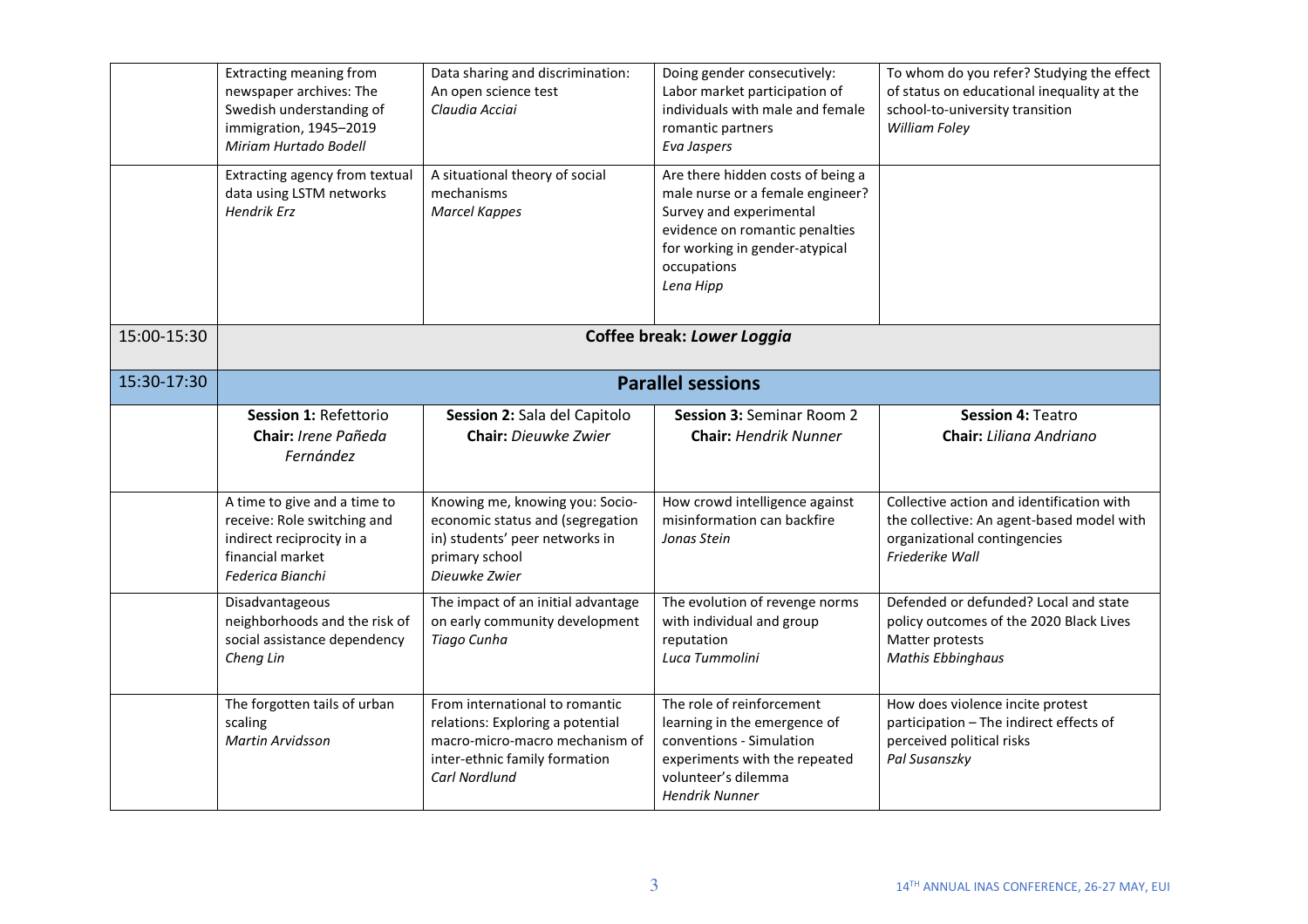|           | Shared national experiences                                      | Explaining advice exchange         | Quantity over quality? Rating | Uniting demography and social movement      |  |
|-----------|------------------------------------------------------------------|------------------------------------|-------------------------------|---------------------------------------------|--|
|           | and xenophobia: the impact of                                    | networks by status-driven          | dynamics in online markets    | scholarship: How protests affect transition |  |
|           | national team football                                           | preference and cognitive overload: | Rense Corten                  | into marriage in Ethiopia                   |  |
|           | matches on attitudes towards                                     | An agent-based model               |                               | Liliana Andriano                            |  |
|           | migrants and refugees in                                         | <b>Francesco Renzini</b>           |                               |                                             |  |
|           | Europe                                                           |                                    |                               |                                             |  |
|           | Irene Pañeda Fernández                                           |                                    |                               |                                             |  |
|           |                                                                  | Disembedded autonomy: Position     |                               | Updating social norms governing prejudice   |  |
|           |                                                                  | and process in awarding the Nobel  |                               | after the 2020 U.S presidential election    |  |
|           |                                                                  | Prize in Literature                |                               | Amalia Alvarez-Benjumea                     |  |
|           |                                                                  | Jacob Habinek                      |                               |                                             |  |
|           |                                                                  |                                    |                               |                                             |  |
|           |                                                                  |                                    |                               |                                             |  |
|           |                                                                  |                                    |                               |                                             |  |
| $17:30 -$ |                                                                  |                                    |                               |                                             |  |
|           | Merton Prize ceremony & Conference Cocktail Dinner: Lower Loggia |                                    |                               |                                             |  |
| 19:30     |                                                                  |                                    |                               |                                             |  |
|           |                                                                  |                                    |                               |                                             |  |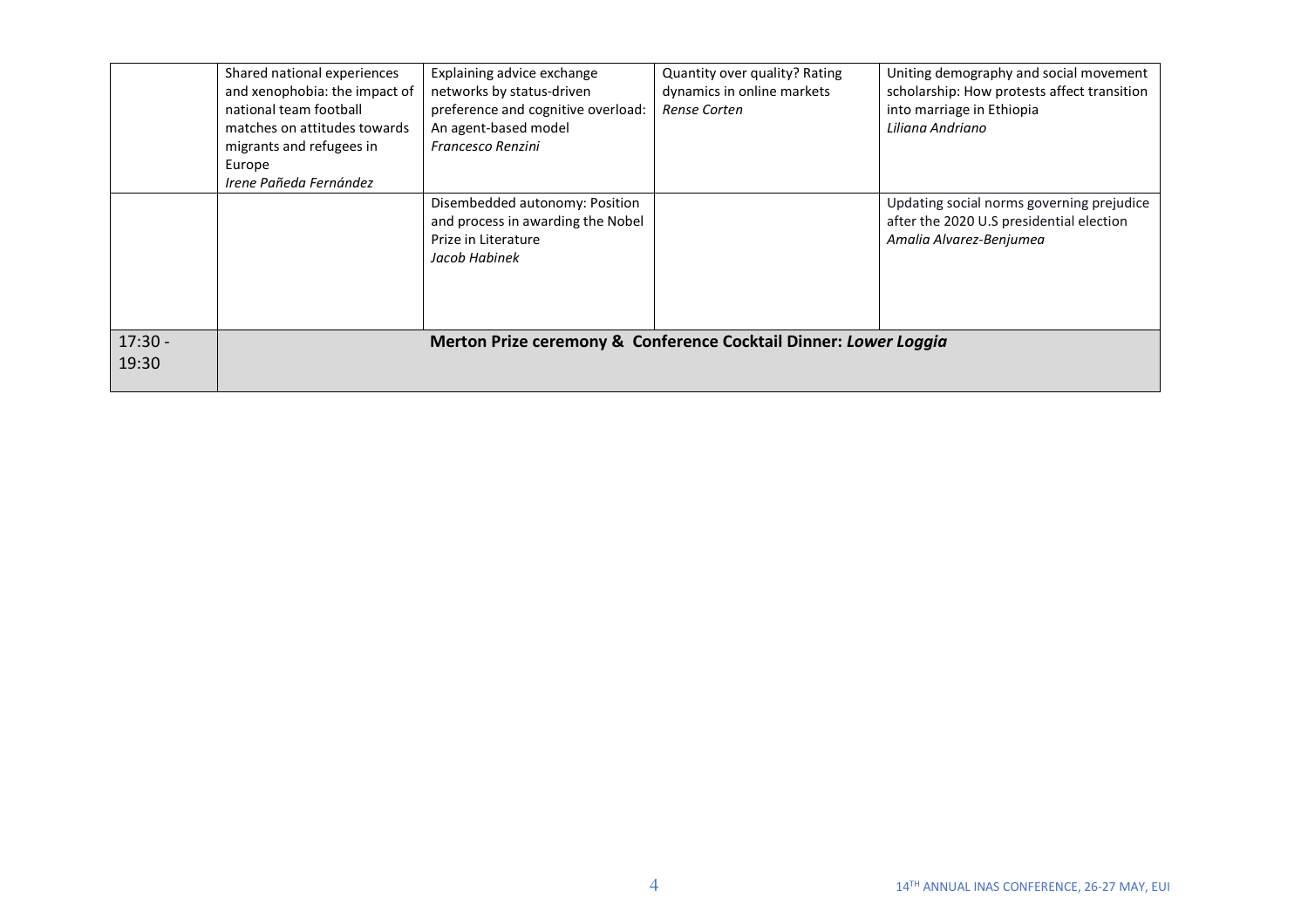| <b>Friday, May 27, 2022</b> |                                                                                                                             |                                                                                                                                                 |                                                                                                                                                                                      |                                                                                                                                   |
|-----------------------------|-----------------------------------------------------------------------------------------------------------------------------|-------------------------------------------------------------------------------------------------------------------------------------------------|--------------------------------------------------------------------------------------------------------------------------------------------------------------------------------------|-----------------------------------------------------------------------------------------------------------------------------------|
| 9:00-10:00                  | <b>Keynote Address:</b><br><b>Social Mechanisms of Resilience</b><br><b>Victor Nee (Cornell University)</b><br>Refettorio   |                                                                                                                                                 |                                                                                                                                                                                      |                                                                                                                                   |
| 10:00-10:30                 | <b>Coffee break: Lower Loggia</b>                                                                                           |                                                                                                                                                 |                                                                                                                                                                                      |                                                                                                                                   |
| 10:30-12:00                 | <b>Parallel sessions</b>                                                                                                    |                                                                                                                                                 |                                                                                                                                                                                      |                                                                                                                                   |
|                             | Session 1: Refettorio<br><b>Chair:</b> Gian Luca Pasin                                                                      | Session 2: Sala del Capitolo<br>Chair: Anastasija Menshikova                                                                                    | <b>Session 3: Seminar Room 2</b><br>Chair: Kinga Makovi                                                                                                                              | <b>Session 4: Teatro</b><br><b>Chair:</b> Eva Vriens                                                                              |
|                             | SCORPION - social comparisons<br>and inequality perception in<br>homophilic networks<br>Jan Schulz                          | Preaching to social media: Turkey's<br>Friday Khutbas and their effects on<br>twitter<br>Ozan Aksoy                                             | Trust, reputation, and the value of<br>promises in online auctions of used<br>goods<br>Rense Corten                                                                                  | When Decreasing<br>Punishment Generates a<br>Norm of Tolerance: Risk and<br>Punishment as Drivers of<br>Norm Change<br>Eva Vriens |
|                             | Marginalisation and<br>misperception: Perceiving<br>gender and racial wage gaps in<br>ego networks<br>Daniel M. Mayerhoffer | The dynamics of agenda-setting and<br>framing in the Swedish political<br>discourse<br>Miriam Hurtado Bodell                                    | Status spill-over in cryptomarket for<br>illegal goods<br>Filippo Andrei                                                                                                             | The dual clustering of tastes<br>and ties<br>Xinwei Xu                                                                            |
|                             | How accurate do persons of<br>immigrant origin perceive ethnic<br>discrimination?<br>Merlin Schaeffer                       | The impact of Jihadist terrorist attacks<br>on the immigration discourse online<br>Anastasija Menshikova                                        | In vino veritas: Are the opinions of<br>professional wine critics more<br>informative than those of amateurs?<br>Pantelis Pipergias Analytis                                         | Does bilingual education<br>integrate friendship<br>networks?<br>Christian Steglich                                               |
|                             | Institutions and social norms of<br>tax payments: An experimental<br>analysis of the Italian case<br>Gian Luca Pasin        | Partisan divergence in political<br>discourse in the UK Brexit referendum:<br>Consequences for culture and<br>classification<br>Roland Adorjani | How do conservatives and liberals<br>apply fairness principles when they<br>have information about group<br>membership and the structure of<br>economic opportunity?<br>Kinga Makovi |                                                                                                                                   |
| 12:00-13:00                 | Lunch break: Lower Loggia                                                                                                   |                                                                                                                                                 |                                                                                                                                                                                      |                                                                                                                                   |